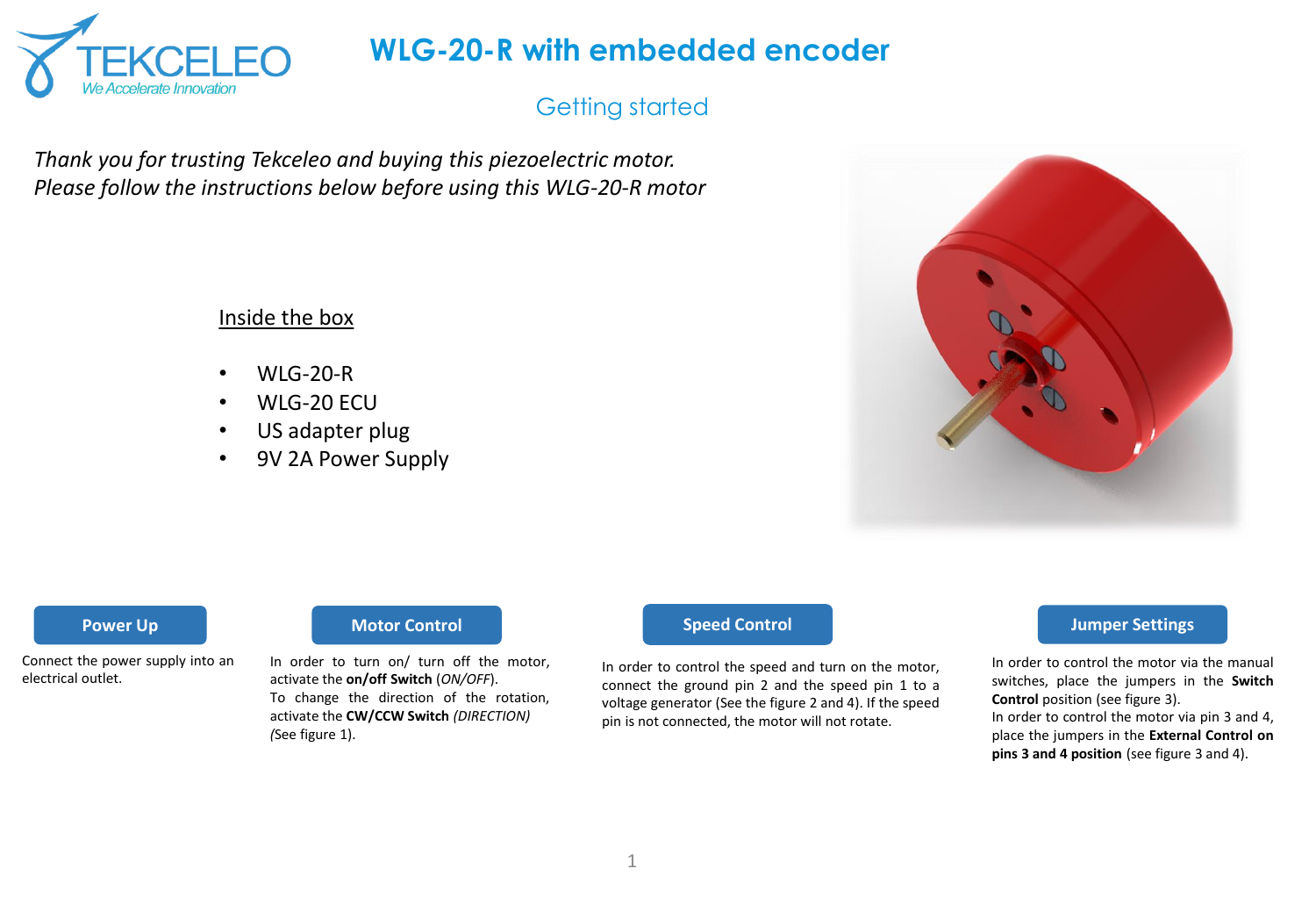

## Technical specifications

| <b>MOTOR DATA WITH EMBEDDED</b><br><b>ENCODER</b>     | <b>VALUES</b>   |  |
|-------------------------------------------------------|-----------------|--|
| Max No load speed                                     | <b>380 RPM</b>  |  |
| Stall torque                                          | $25$ mN.m       |  |
| Rated speed at maximum output                         | <b>295 RPM</b>  |  |
| Rated torque at maximum output                        | $21$ mN.m       |  |
| Holding torque                                        | 40 mN.m         |  |
| Maximum power                                         | 0,65 W          |  |
| Operating temperature                                 | 0°c to 45°c     |  |
| <b>MECHANICAL DATA</b>                                | <b>VALUES</b>   |  |
|                                                       |                 |  |
| Max radial load, 5mm from flange                      | 5N              |  |
| Max axial load dynamics                               | 1 <sub>N</sub>  |  |
| Max force for press fits (static, shaft<br>supported) | 18N             |  |
| Shaft concentricity                                   | $± 0,2$ mm      |  |
| Weight                                                | 14 <sub>g</sub> |  |
| 8 Electrical wire length                              | $0,3$ m         |  |
| <b>MECHANICAL DATA</b>                                | <b>VALUES</b>   |  |
| Maximal power consumption                             | 9 VDC / 0,8A    |  |



To operate continuously, the motor needs to dissipate heat. It is advisable to mount it on a metal cooling plate. Performances are ensured as long as the temperature of the motor remains under 45 degrees (see details page 5)

#### Low speed control :

- The minimum speed has to remain above 30 rpm in order to maintain velocity and torque performances
- For speed under 30 rpm the torque vs velocity performances are not guarantee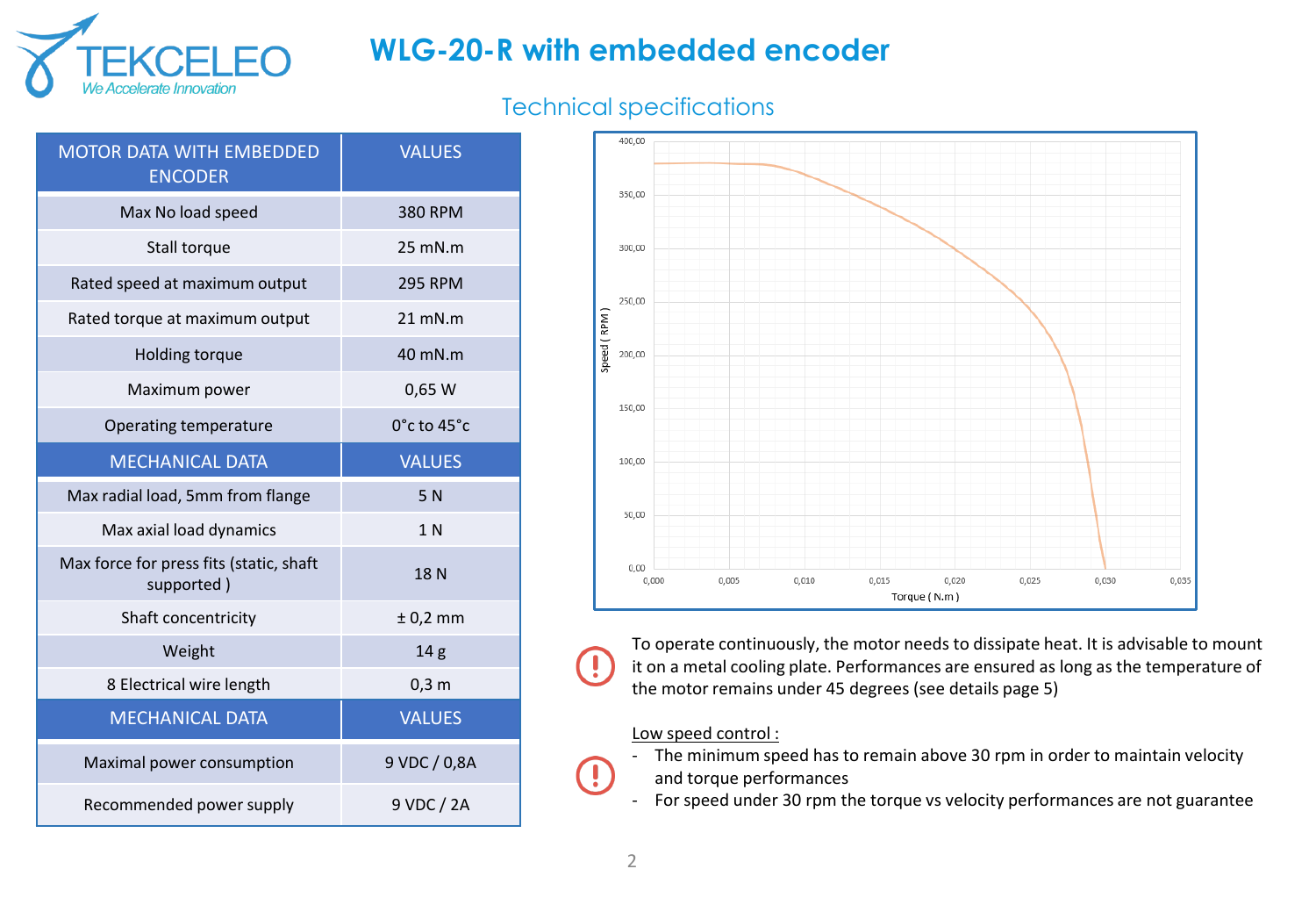

## Control specifications

| <b>CHARACTERISTICS</b>                                                                                                                                                                                                                | <b>VALUES</b>                          |  |
|---------------------------------------------------------------------------------------------------------------------------------------------------------------------------------------------------------------------------------------|----------------------------------------|--|
| On / Off response time (Pin 3)                                                                                                                                                                                                        | $<$ 500 $\mu$ s                        |  |
| Speed change response time                                                                                                                                                                                                            | $< 50 \text{ ms}$                      |  |
| Closed loop position controller (see figure below)                                                                                                                                                                                    | P control proportional                 |  |
| In case you need to control the position of the motor:<br>In order to take advantage of the on / off response time of the motor, it is preferable to<br>send a 0V on pin 3 once the motor has reached its position (see figure below) |                                        |  |
| <b>ENCODER DATA</b>                                                                                                                                                                                                                   | <b>VALUES</b>                          |  |
| Two channel quadrature digital outputs for direction<br>sensing : $A$ and $B$                                                                                                                                                         | 1440 increments per<br>revolution each |  |
| One channel, Index digital output I (Z)                                                                                                                                                                                               | 1 increment per revolution             |  |



### *Voltage input (V) / Speed (RPM)*

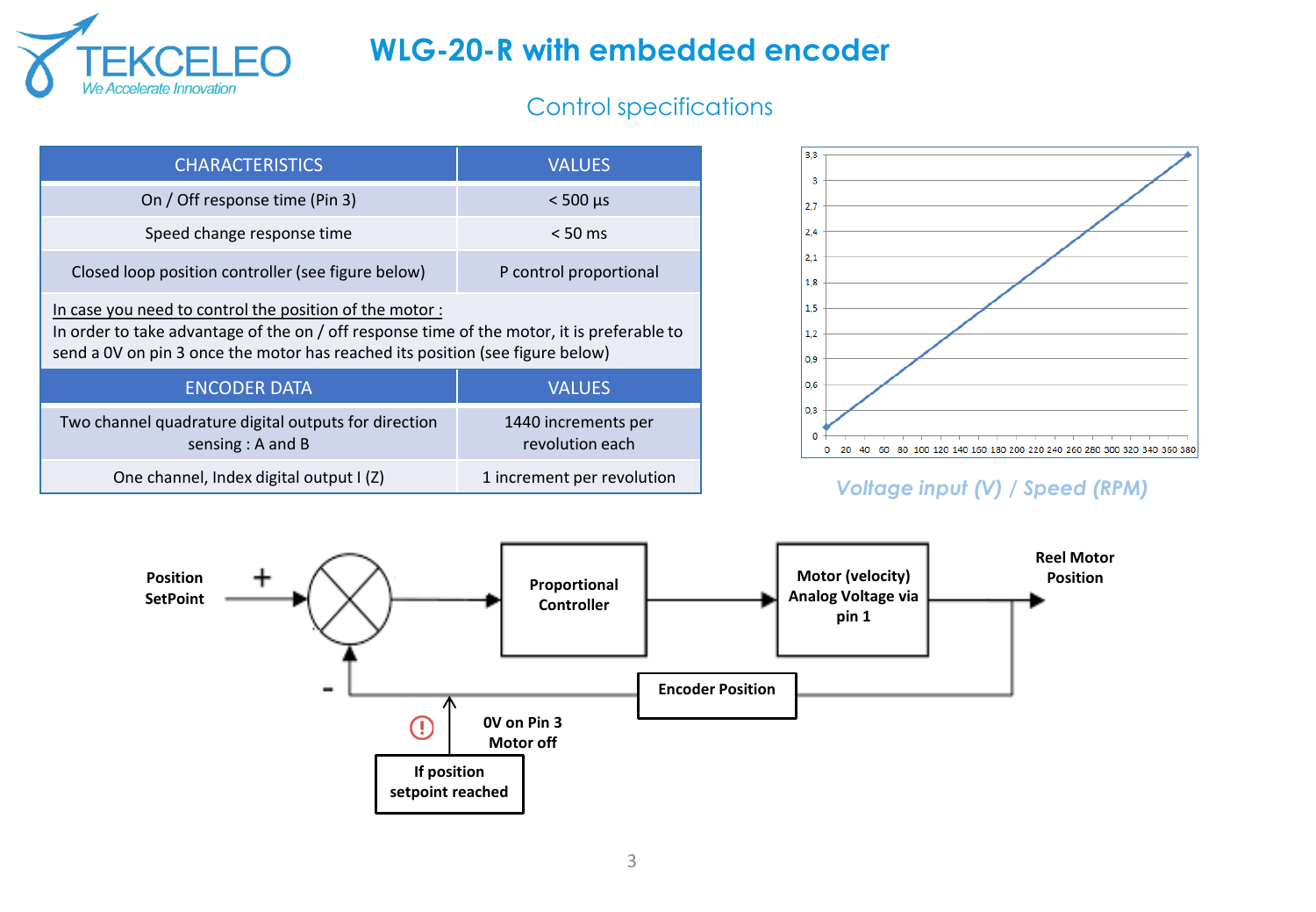

Motor dimensions

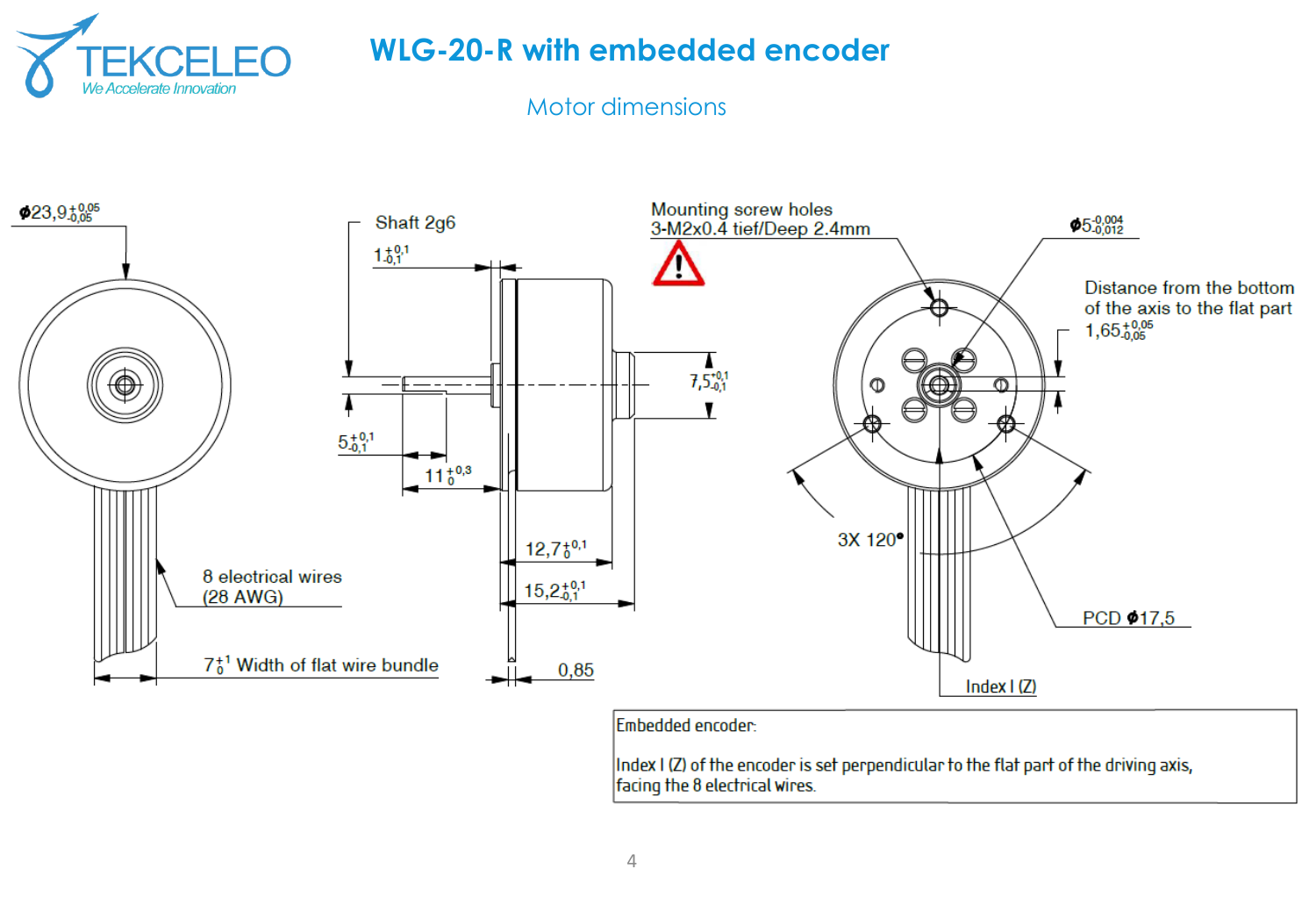

## Mounting recommendation

#### WLG-20-R motor can perfectly transmit the mechanical power required if its assembly respects two constraints

The motor shaft must absolutely not be loaded by radial load more than specified : 5 N

The motor must be mounted on cooling plate designed in order to better dissipate the heat emanating from the motor



We highly recommend to use a flexible coupling between the WLG-20 motor and the load in order to ensure performances. Please find on the table the main characteristics to respect.

(our ref : A 1223 from A.C.C.&S. )

| <b>COUPLING CHARACTERISTICS</b> | <b>VALUES</b>              |
|---------------------------------|----------------------------|
| Axial stiffness                 | $2,2$ N/mm                 |
| <b>Radial Stiffness</b>         | $4,2$ N/mm                 |
| Inertial torque                 | 3,6x10-7 kg.m <sup>2</sup> |

We also recommend to fix the piezoelectric motor on a metal plate to dissipate the heat generated by the motor. Optimal size is aluminum plate with the specified dimensions : 30 x 30 x 5 mm

Make sure to screw the motor using the right screw length (M2x0,4 – 2,4 mm deep MAX in the motor) Please respect the recommended tightening torque for M2 screws : 0,3 Nm